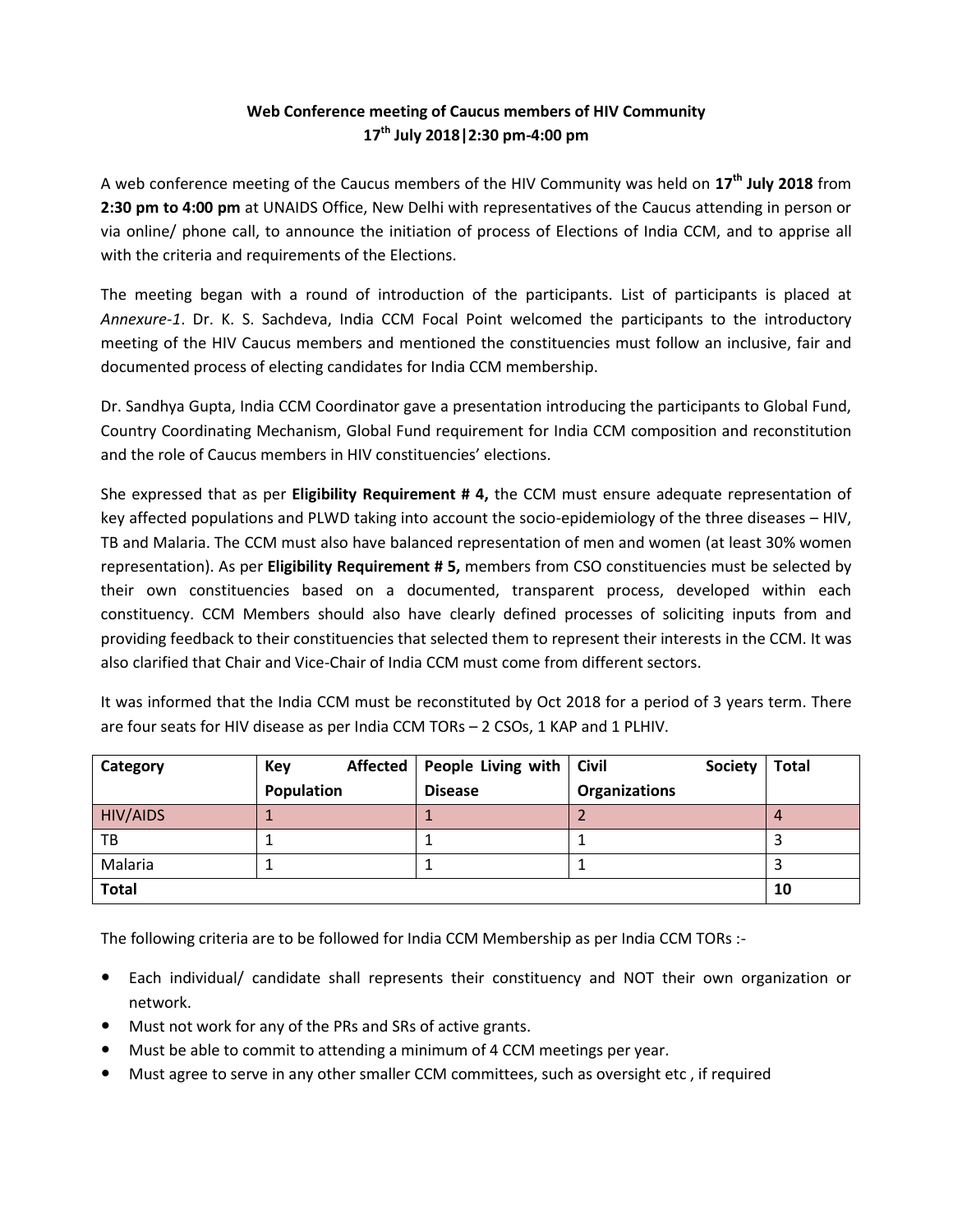- Must agree to feedback decisions and information made during CCM meetings to their constituency and establish a communication feedback loop/workplan to receive information and perspectives from within their constituency to share during CCM meetings.
- Must be willing to sign a Conflict of Interest declaration.

India CCM Coordinator informed that the Election Committee formed by India CCM held its meeting and recommended the following:

- Caucus group/existing networks and CSOs working for HIV, Malaria and TB affected populations are to be engaged for facilitating elections within their own constituency to select members for CCM.
- An advertisement should be put up on CCM/MoHFW/NACO/CTD and NVBDCP websites inviting expression of interest from CSO/KAP/PLWD for CCM membership.
- All members interested for CCM membership shall provide their letter of intent (including experience in the sector and engagement with PR/SRs under the Global Fund etc).
- Each selected member must develop constituency engagement /communication plan in consultation with their constituencies to strengthen constituency engagement in CCM functioning.

The HIV Caucus members were requested to inform respective constituencies (CSO, KAP, PLHIV) of HIV/AIDS sector about India CCM reconstitution/ election process and to steer/facilitate election of members from respective constituencies for CCM in an open, transparent and documented manner.

Mr. Manoj Pardesi alluded that the criteria where a CCM member cannot work for any of the PRs and SRs of active grants should not be valid. Mr. Firoz also added that this criteria is not valid for CCM membership in any other country except India. Ms. Sonal Mehta added that in the case where both PRs and SRs are not on the CCM, the Civil Society at CCM seems very weak and is not able to represent the constituency efficiently. She suggested that one PR must be on the CCM from any of the three diseases.

Mr. Yashwinder mentioned that in the current scenario, MSM and TG have been given a single seat. However they are very different communities with different needs and expectations. He opined that there should be 2 different seats, one each for MSM and TG.

Dr. K. S. Sachdeva, India CCM Focal Point answered that as the criteria of non inclusion of a PR and SR as CCM Members has been approved by the CCM through its TORs, the terms are unlikely to change. He also mentioned that such Conflict of Interest principles are Global Principles, not just indicated in India. He also made clear that India CCM and India CCM Secretariat are two separate entities, wherein India CCM Secretariat can only take views of the Community/ Caucus members for presentation at the CCM for their consideration. However, raising such issues is likely to delay the process of India CCM Elections. He requested that the members converge on a single thinking, may try to form their requests and submit to India CCM Secretariat for further action.

Ms. Daxa added that during the time these criteria were added to the TORs of India CCM, the community had raised their voice against it. However considering the timelines of Elections of India CCM, the community had compromised with it. She reiterated that those actively working for HIV community cannot be a part of the CCM if the criterion is valid. Ms. Nandini Kapoor replied that certain suggestions of the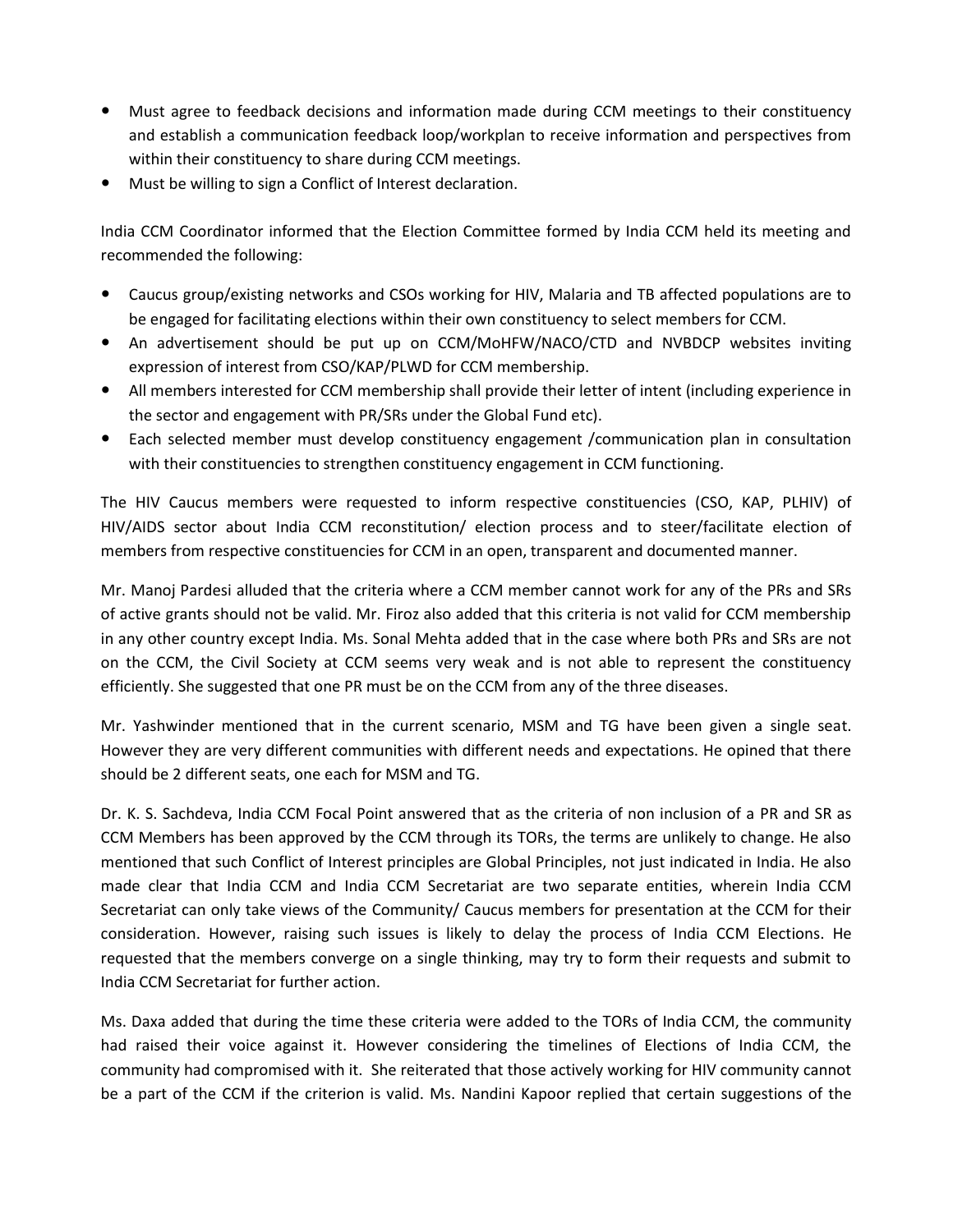community are accepted by the CCM, for example, during the Elections held in year 2015, suggestion of moving 2 CSO seats of HIV to KAP was accepted by the CCM.

Mr. Simon inquired the reason for going back to the original arrangement of 1 KAP seat and 2 CSO seats for HIV and whether any issues have arisen in the current arrangement. He also added that for the Elections of 2018, the same process as followed in 2015 should be adopted as it was a fair process. Dr. K. Sachdeva replied that India CCM Secretariat only wishes to inform the Caucus members regarding the arrangement as mentioned in the TORs. He also reiterated that the recommendation of the Caucus members will be taken to the CCM for consideration; however, any deviation from settled norms usually delays the process.

Mr. Firoz mentioned that the criteria of exclusion of SRs from CCM should not be valid which was added only in 2015. He also mentioned that Government constituency seats also have Conflict of Interest as a large share of the Global Fund grant is available for the Government programmes. Dr. Sachdeva replied that none of the Government Programme managers are on the CCM and hence does not have any conflict of interest.

Mr. Sunderaman summarized that the Caucus members will take back issues to their groups, will meet/ share their views over email and tailor its recommendations in one week and share with India CCM Secretariat. Ms. Nandini also added that one or two persons from the Caucus can lead the discussion. Ms. Sonal requested UNAIDS to organize another web conference for the group to discuss the issues relating to Elections of India CCM.

Mr. Simon inquired whether the India CCM Secretariat will be able to provide any technical or financial support for the elections. Dr. K. S. Sachdeva answered that the India CCM Secretariat has limited budget for organizing India CCM Elections in 2018 for all three disease. However, Caucus members can send their request for financial request which will be considered for approval. Efforts are being made to bring a consultant on board for technical support.

Mr. Manoj Pardesi made reference to the seat of Private organizations (CII, FICCI and ASSOCHAM) should be removed and an additional seat be added to Civil Society as representation of private organizations has been hardly observed during India CCM Meetings.

Ms. Nandini Kapoor commended the group on the fairness with which the process of elections of India CCM was followed in year 2015. She added that now the group should analyze the merits and demerits of the previous process, and build recommendations according to that. She reiterated that as proposed by the Election committee, hosting an advertisement will gather wider response from the community and make the process even fairer. Mr. Sunderaman mentioned that the group will now solicit inputs from the community as much as possible and make significant recommendations by the end of the week.

Dr. K. S. Sachdeva concluded that India CCM Secretariat is expecting final recommendations from the Caucus group by 25<sup>th</sup> July 2018. A similar meeting of TB and Malaria groups will be also held, where support of HIV group can be sought to help steer the election process within the currently unorganized TB and Malaria community. It is also expected from the HIV Caucus group that the selection of candidates is completed by September 2018.

\*\*\*\*\*